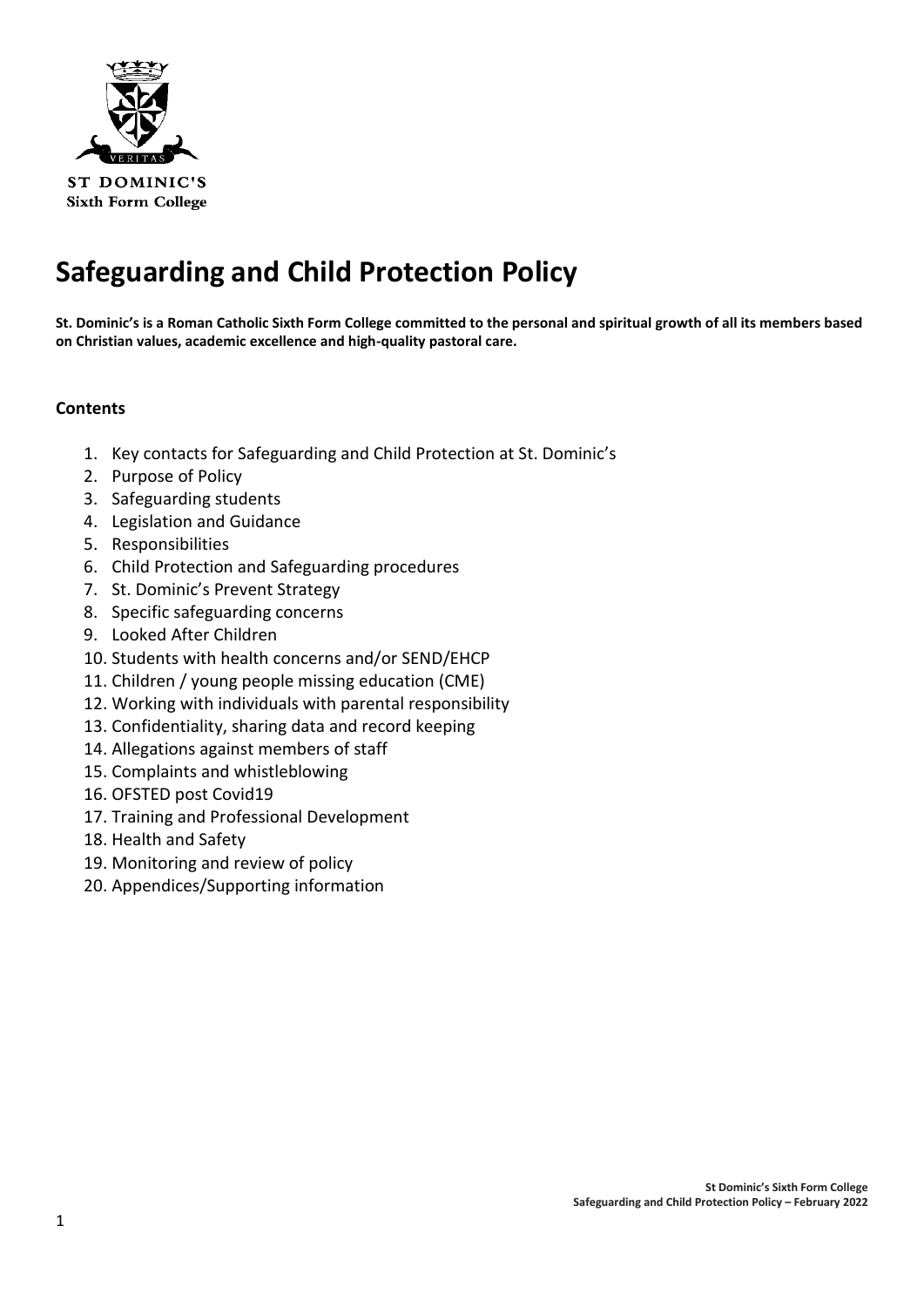#### **1. Key contacts for Safeguarding and Child Protection at St. Dominic's**

Designated Safeguarding Lead (DSL) Julie Cope (Assistant Principal) [jpc@stdoms.ac.uk](mailto:jpc@stdoms.ac.uk) 0208 422 8084

Deputy Designated Safeguarding Lead/s (DDSL) Karen Padley [klp@stdoms.ac.uk](mailto:klp@stdoms.ac.uk) 0208 422 8084

Ursula Amasanti [ura@stdoms.ac.uk](mailto:ura@stdoms.ac.uk) 0208 422 8084

Safeguarding Officer Bryan Johnston (Assistant Principal) [bpj@stdoms.ac.uk](mailto:bpj@stdoms.ac.uk) 0208 422 8084

Student Services Staff Dani Matonti – Attendance Officer Annette McGrath – Student Services Support/FSM/Bursary Lead

Designated Looked after Children Lead Julie Cope (Assistant Principal) [jpc@stdoms.ac.uk](mailto:jpc@stdoms.ac.uk) 0208 422 8084

Nominated governor for Safeguarding Maura Coumbe [Maura.coumbe@yahoo.co.uk](mailto:Maura.coumbe@yahoo.co.uk)

Chair of Governors David Martin [Stdoms@stdoms.ac.uk](mailto:Stdoms@stdoms.ac.uk)

Harrow Local authority designated officer (LADO) Rosalind South 07871 987254

Others within the College structure with a safeguarding or child protection responsibility: Andrew Parkin (Principal) Nicola Walsh (Vice Principal)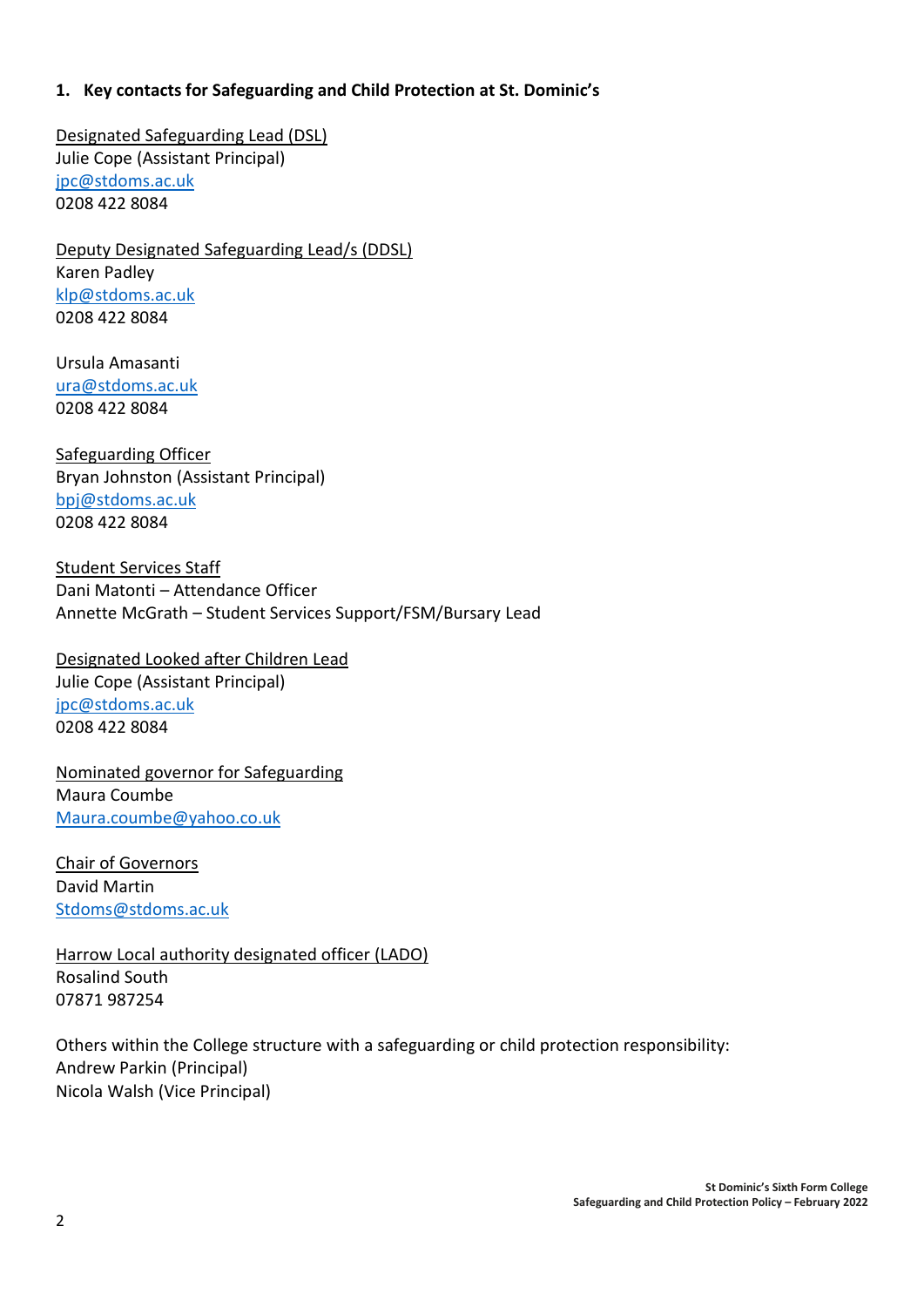#### **2. Purpose of policy**

The Mission of St. Dominic's is to educate its students academically, pastorally and spiritually to the highest standard. To achieve this, the College fully recognises its responsibilities for safeguarding of all its students and the welfare and safety of each individual is at the centre of our ethos and a focal point for all that we do.

In this policy, a 'student' means all young people below 18 years of age and/or studying at St. Dominic's.

In accordance with relevant law and guidance, this policy details our procedures for safeguarding and child protection and is applicable to the whole College community.

These are the foundations on which all of St Dominic's safeguarding, child protection and wellbeing systems are built:

- All staff understand their responsibilities with regard to safeguarding and child protection and are trained to understand the risk factors for all related concerns.
- St. Dominic's is committed to maintaining an environment where all members of the community feel secure, are encouraged to communicate and are listened to. This includes staff addressing and responding to any sexualised or inappropriate language being used in and around the College site.
- Ensuring that staff listen to student concerns and know how to report incidences of sexual violence or harassment between peers.
- Having clear and appropriate systems in place for all students to report concerns in relation to peer on peer abuse and personal safety and wellbeing.
- The College has a zero tolerance to drugs, violence and inappropriate behaviour and this is included in the individual student contract, signed during enrolment.
- The College community understand that, even when no formal report has been made, sexual harassment and violence is happening.
- Continually developing a tutorial programme to include 'keeping yourself safe', recognising all forms of abuse, bullying, harassment, or exploitation.
- Robust and timely referrals to appropriate external agencies addressing any child protection and/or safeguarding concerns.
- Supporting students who are subject to child protection plans and contribute to the implementation of the plan.
- Ensuring that all students who have been, or who are currently 'looked after' are pastorally and academically supported in order to achieve appropriate educational outcomes.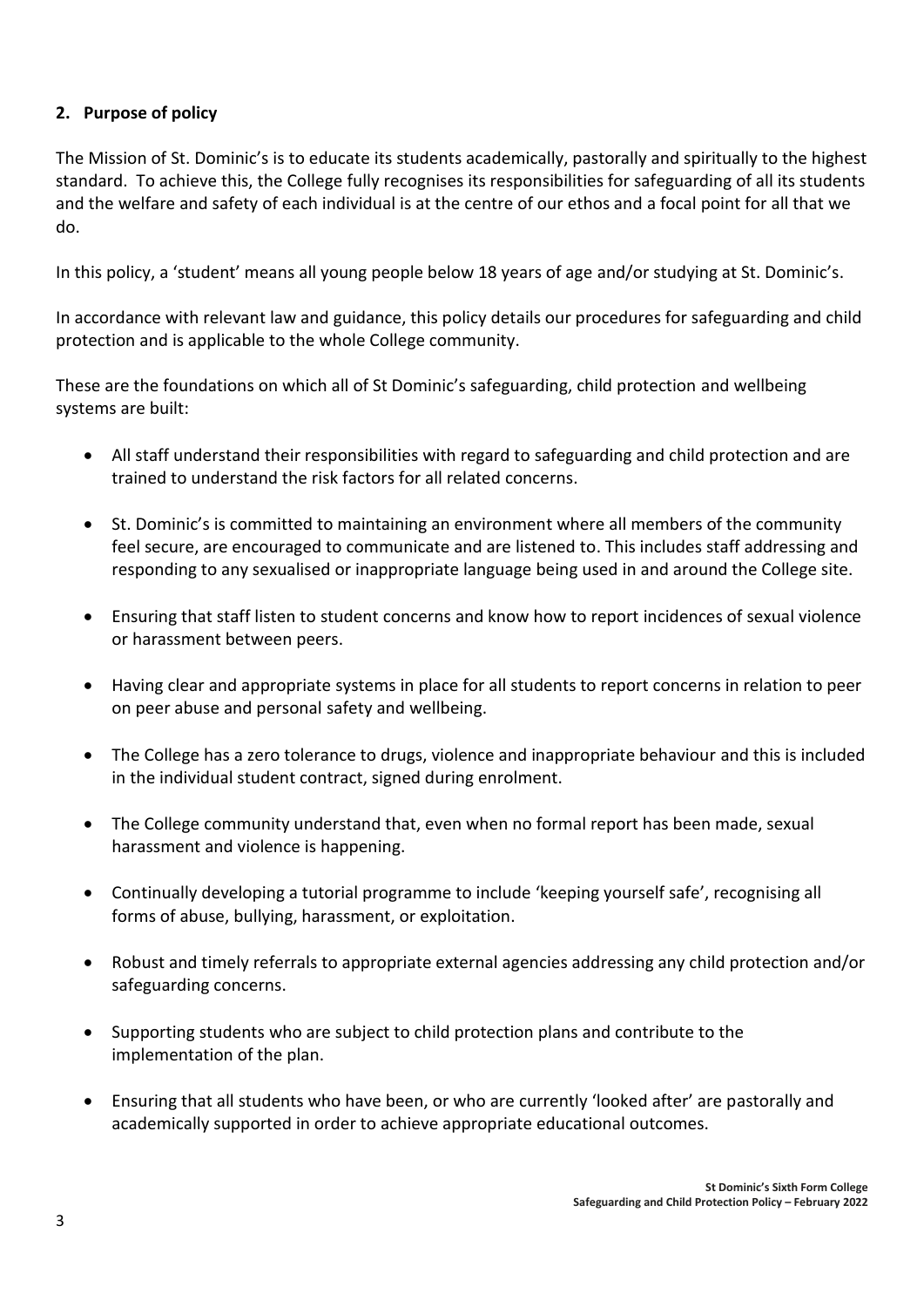- Maintaining, and where appropriate, sharing secure and detailed records of any safeguarding and child protection student concerns through the use of CPOMS.
- All parents, carers and guardians understand the responsibility placed on the College and its staff for safeguarding and child protection.
- The Senior Leadership Team are committed to safer recruitment and maintains an up to date Single Central Record.
- Clear procedures in line with governmental and legal guidance for reporting allegations against staff members.

Furthermore, the College recognises that some students are at increased risk of abuse and some face additional barriers with respect to recognising or disclosing abuse.

The College is committed to recognising diversity and has a dedicated Equality and Diversity committee chaired by an Assistant Principal. All members of the staff and student body have the same protection. Specific and targeted support is in place for:

- Students with Special Educational Needs or Disabilities
- Young carers
- Students struggling with or displaying signs of poor mental health
- Members of the community who might face discrimination due to race, ethnicity, religion, gender identification or sexuality
- Students at risk of FGM, sexual exploitation, forced marriage or radicalisation
- Students are known to be living in challenging circumstances.

#### **3. Safeguarding students**

St. Dominic's recognises that safeguarding covers a wide range of areas and it aims to achieve the following:

- Enabling all students to have the best life chances, in order for each individual to embark on the next phase of their life successfully
- Protecting all students from maltreatment
- Preventing impairment of mental and physical health and/or development.

Child protection refers to activities undertaken to prevent the student suffering, or being likely to suffer, significant harm. The College will identify students who may be suffering from significant harm and make appropriate referrals. St. Dominic's recognises that poor mental health can be an indicator to wider issues and will share concerns to the appropriate body. The Data Protection Act 2018 and GDPR do not prevent the sharing of information for the purpose of keeping our students safe. Staff will seek support from the DSL, should any doubt exist. All staff and governors must complete the KCSIE training module (2021, part 1 and Annex B) in order to ensure understanding.

New staff and governors are expected to complete safeguarding training during the initial days of their induction period. New staff and governors will receive the College's disciplinary process, the staff code of conduct and the Safeguarding and Child Protection policy. The DSL and Safeguarding team will receive training updated every two years at a minimum. Training is provided internally for all staff and governors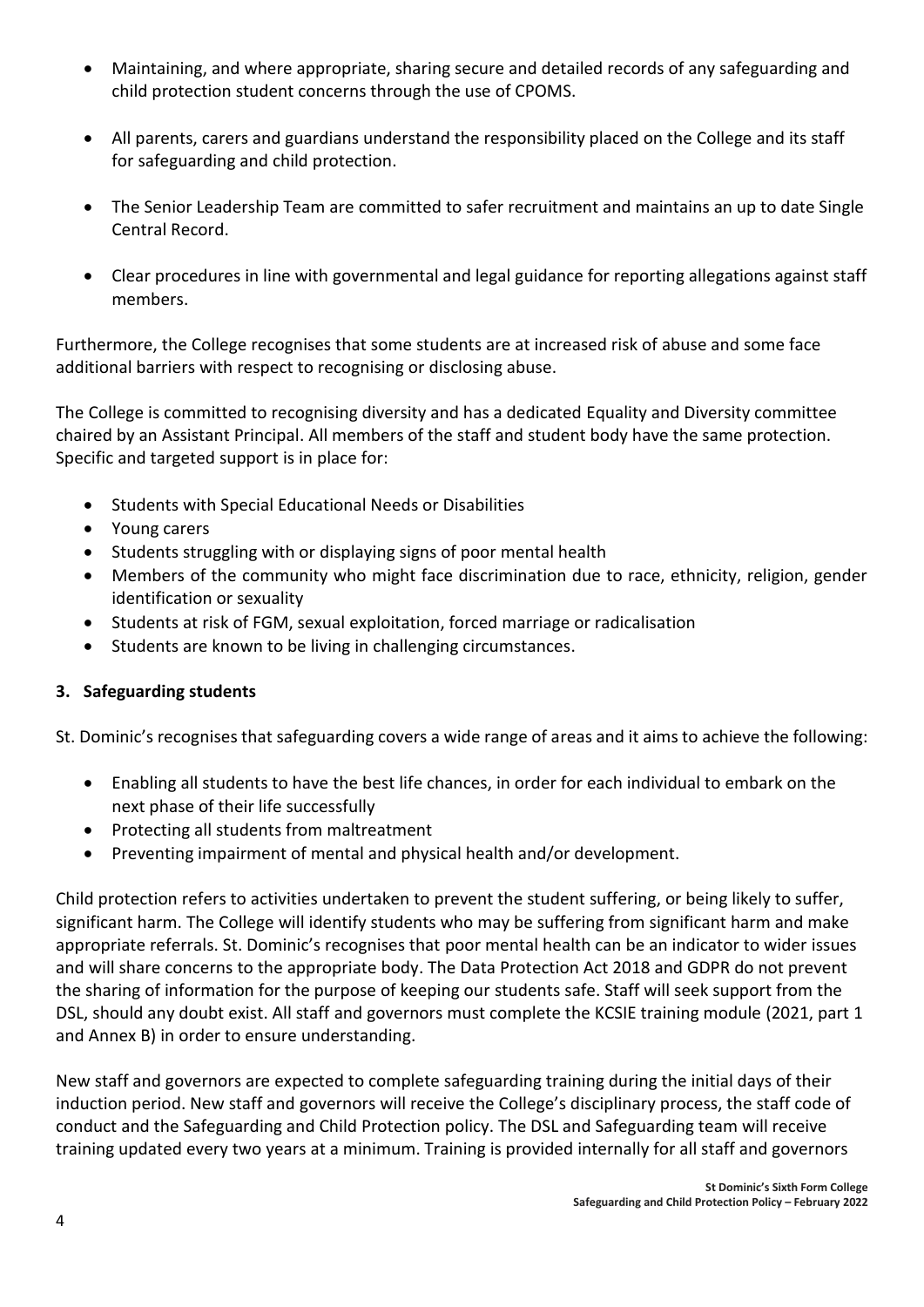on an annual basis on designated inset days. CPD is also sourced externally through LCSB (Harrow) and other external training providers.

This policy is applicable to all College staff and governors.

#### **4. Legislation and guidance**

St. Dominic's have used the following key documents to formulate this policy.

Keeping Children Safe in Education (2021) Working Together to Safeguard Children (2018)

The policy and procedures comply with the current guidance and any amendments are agreed by the Governing Body (Catholicity and Curriculum). In addition, the following legislation has been used to ensure compliance:

The Children Act 1989 The rehabilitation of Offenders Act 1974 Counter-Terrorism and Security Act 2015 (CONTEST, CHANNEL, PREVENT) Safeguarding Vulnerable groups Act 2006 (Regulated activity) FGM Act 2003 s5B The Education Act 2002 The School staffing regulations 2009 Schedule 2 (SCR, Safer Recruitment) The Education (PI) Regulations 2005 The Sexual Offences Act 2003 Teaching Online Safety in Schools 2019 (DfE)

Also:

Information sharing guidance (LCSB; Harrow) Peer on Peer Sexual Abuse guidance (NSPCC) Guidance on Nudes Semi- Nude images (DfE) Teaching Standards Ofsted inspection and the Prevent duty Jan 2022

St. Dominic's DSL and SLT have also read and responded to Ofsted's review of sexual abuse in Schools and Colleges (June 2021), details of which are included in this document.

The staff body understand that 'Safeguarding' covers all aspects of College life. This includes staff conduct, bullying, health and safety, online safety, substance abuse, positive behaviour management and wellbeing. Therefore, this document should be used in conjunction with other key College documents and policies included in the appendices of this policy.

The Single Central Record (SCR) must be maintained securely, accurately and up to date and is overseen by the Finance Director and the Principal.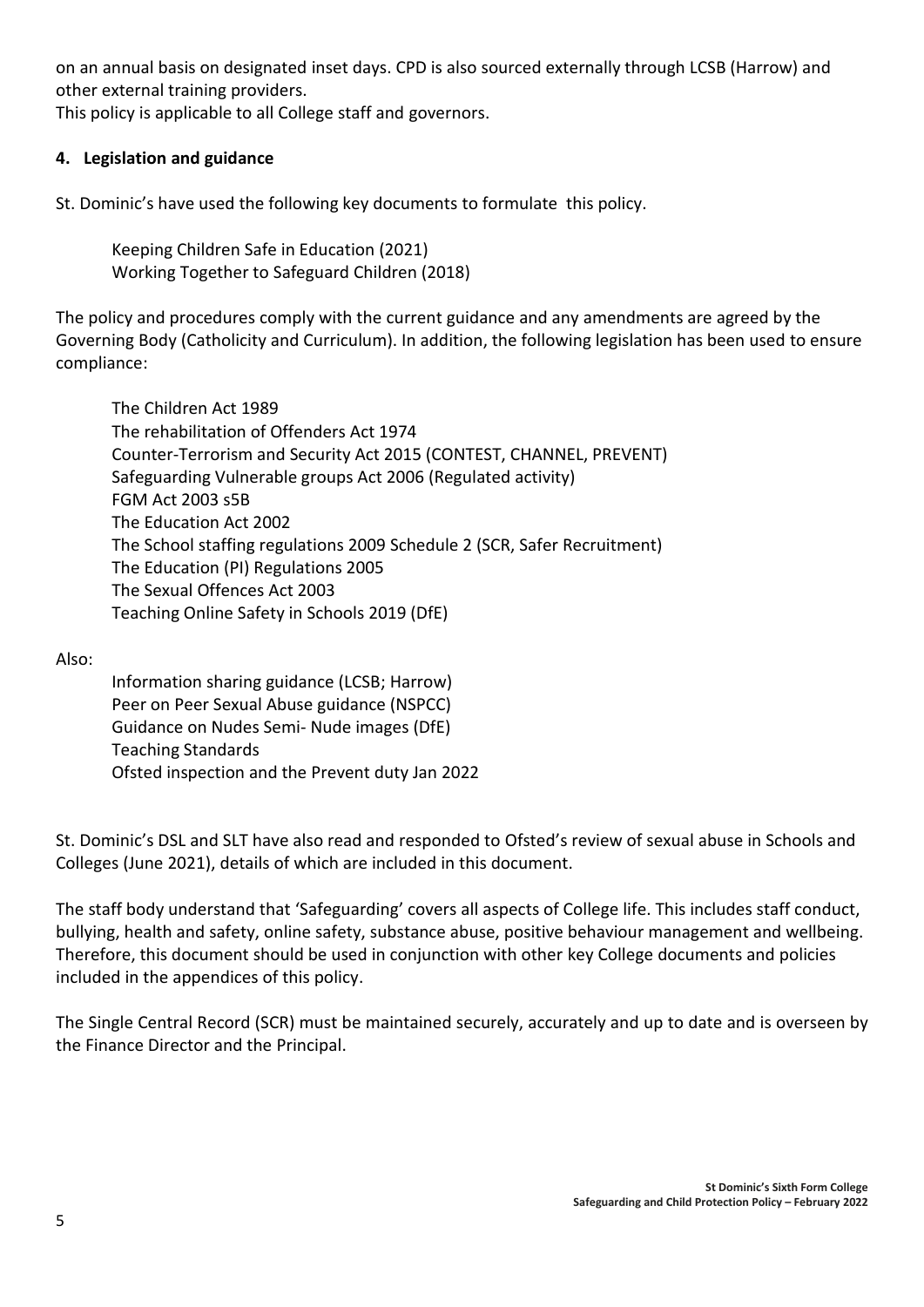#### **5. Responsibilities**

St. Dominic's is committed to providing a safe and stimulating environment for its young people. The staff and governing body have a duty of care to ensure all students are safeguarded against potential harm or risk.

#### All staff must:

- Provide a safe environment in which students can learn.
- Be aware of the role(s) of the DSL, DDSLs including how and when to contact them.
- Identify a student in need of early child protection intervention and recognise signs of abuse.
- Follow the appropriate referral systems for any concerns reflected in the KCSIE 2021 guidance.
- Receive relevant and appropriate safeguarding training.
- Be aware of all policies related to Child Protection, Peer on Peer abuse, Online Safety and staff and student conduct.

The Governing Body will:

- Have corporate oversight and responsibility for safeguarding across the College.
- Ensure that the College is compliant with all statutory guidance and that policies, procedures and training are effective.
- Together with the Principal, appoint a DSL from the Senior Leadership Team.
- Appoint a nominated Governor to liaise with the DSL and Principal on 'Safeguarding' issues.
- Receive any allegations made against the Principal.
- Ensure that the College has systems in place that are well promoted and easy to understand for students to confidently report any incidences of abuse.

The DSL will:

- Be the point of contact for staff who have a concern about a student's welfare, safeguarding or a child protection issue, including mental health concerns.
- Manage referrals to the Local Authority or appropriate external agencies including Police, DBS or the Channel programme.
- Attend CIN/CP/multi agency referral meetings to contribute and assess the needs of the student and/or the family.
- Challenge a decision made by Children's Social Care not to investigate an incident of concern.
- Be aware of all appropriate golden numbers and Prevent protocols local to the College as well as support systems for victims of sexual violence.
- Manage the '**see it, hear it, report it**' initiative, encouraging all students to disclose any incidences of derogatory language and/or behaviour. This includes peer on peer abuse, sexual violence and bullying (on line and physical). The DSL will analyse this data for growing patterns and intervention.
- Liaise with the LADO and Safer Schools Police Team for regular on-site support.
- Keep clear, accurate and up to date records of all concerns, actions taken and any follow up. Records must be held securely and shared only with staff who are relevant to the student, in line with data legislation and regulations.
- Supporting the College with fulfilling its Prevent duty and stay up to date with the latest guidance to this and the Channel programme.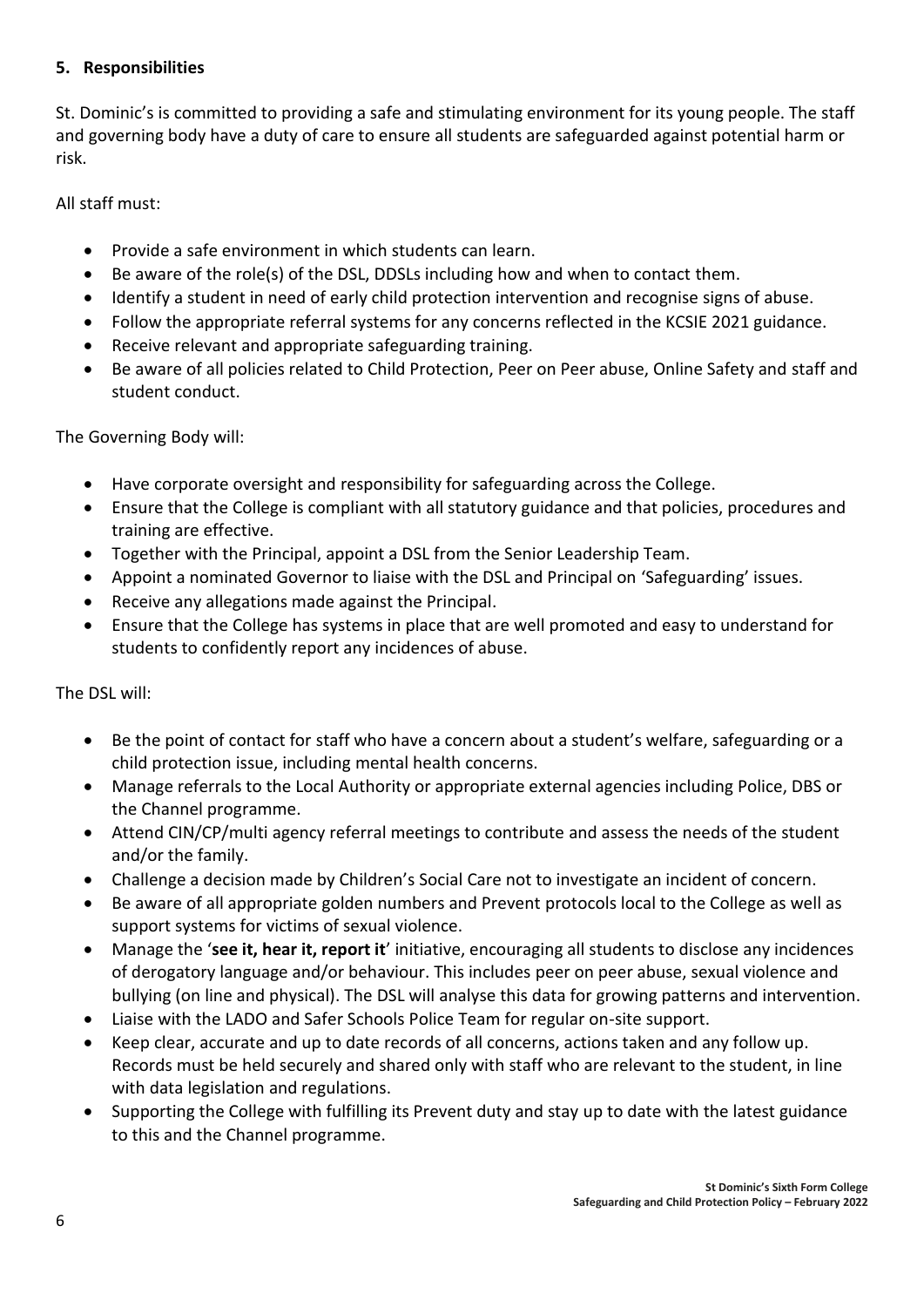- Work with the Principal to ensure that all staff and parents have access to the relevant College Safeguarding and Child Protection policies.
- Manage and oversee the Child Protection Online Monitoring System for reporting incidences.

The Principal will:

- Be responsible for the implementation of key policies, ensuring that outcomes are monitored.
- Meet regularly with the DSL and report effectiveness to the Governing body.
- Ensure that all parties connected with St. Dominic's understand and follow key policies in relation to safeguarding and child protection.
- Work alongside the Governing body to appoint a DSL.
- Ensure all SLT and key middle leaders complete the Safer Recruitment Training.
- Maintain the College's robust system for gathering all appropriate checks in relation to staff, volunteers, visitors and S128 checks for Governors.
- Monitor and maintain the SCR.

# **6. Child Protection and Safeguarding procedures**

All staff must report any safeguarding concerns to the DSL or DDSL using the relevant disclosure form as a matter of urgency. The DSL must determine if external agencies are needed and if referrals are made as a matter of priority or at the latest, before the end of the College day. The disclosure form is kept securely until CPOMS is updated and interventions are decided. The 'golden numbers' appropriate to the College's local area are included in this policy.

If the DSL/DDSL are unavailable, staff should seek support from the Principal or Vice Principal.

The DSL is responsible for regular and timely reminders to all staff regarding appropriate reporting procedures and safeguarding updates.

Parents, carers and/or guardians can report any concerns via the safeguarding email address as directed on the College website. This is monitored regularly and can be accessed both during the College day and out of hours.

Allegations concerning serious '**peer on peer**' abuse requires an immediate child protection response. In the case of a disclosure of this nature, St. Dominic's will follow the guidance as set out in KCSIE 2021 part 5 and contact the relevant Local Authority Children's care team and the Police.

The DSL will put together a risk assessment and support plan for any student involved, be it a victim or a student, against the allegation has been made.

# **7. St. Dominic's Prevent Strategy**

In line with both fundamental British Values and the College mission statement, the following key principles are at the heart of St. Dominic's values; Tolerance, Inclusion, Freedom of speech, Expression of beliefs and ideology.

The 2018 Counter-Terrorism and Security Bill placed a specific legal duty on all specified authorities to 'have due regard, in the exercise of its functions, to the need to prevent people from being drawn into terrorism'.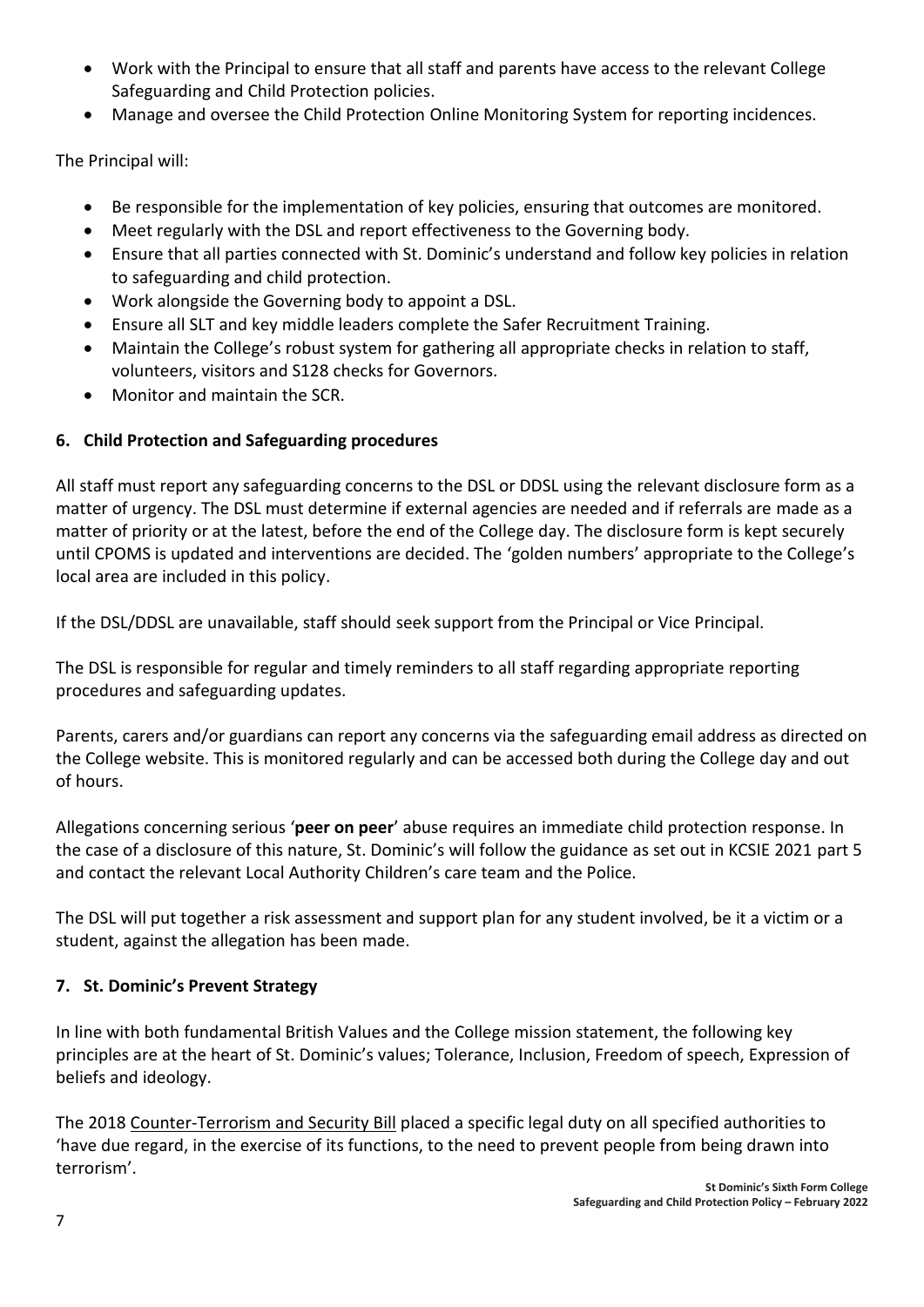All members of the Safeguarding Team should receive regular Prevent training on the current issues surrounding the radicalisation of young men and women and the ways that we, as an institution, can identify and try to prevent any signs that may emerge across the College.

#### **Reducing risks of radicalisation and extremism**

There is no single way of identifying an individual who is likely to be susceptible to a terrorist/criminal ideology. As with all safeguarding risks, all staff need to be vigilant to changes in individual student behaviour across the site. The DSL must work with the Directors of Learning and Safer Schools Liaison Officer(s) to assess and monitor any potential risks.

St. Dominic's is committed to creating a culture of safety and openness. Its 'tutorial curriculum' reflects this and the robust filtering systems (Smoothwall) ensure students are protected from accessing extremist and/or dangerous content online.

The College Prevent Strategy and IT Usage Policy covers a number of areas in line with the Counter Terrorism and Security Bill, as well as keeping our students safe online. This includes details of visitors on site and monitoring safety.

Access to the College is via staff/student identification card only and by number plate recognition for vehicles. All visitors/speakers must report to reception in advance of their meeting. They are greeted by the receptionist and asked to sign in via the **inVentry system**. All visitors are required to bring relevant identification and where applicable, their DBS certificate. Those that are coming to the College for a longer period of time and will have contact with students must be list 99 checked and have an enhanced DBS check. Any individual visiting the College to speak with students will be checked in advance of their arrival to ensure that the content of their speech is appropriate and supports our Mission Statement. All such individuals must be accompanied by a member of staff at all times.

#### **8. Specific safeguarding concerns**

All staff, including the Governing Body at St. Dominic's are aware of the many safeguarding issues that can put a student at increased risk of harm. All staff receive training appropriate to this academic setting and on the following safeguarding areas:

- Physical abuse
- Emotional abuse
- Sexual abuse, including physical contact and non-contact activities
- Neglect
- Domestic abuse
- Spiritual abuse
- Peer on peer abuse
- Sharing nude/semi-nude images (sexting)
- Bullying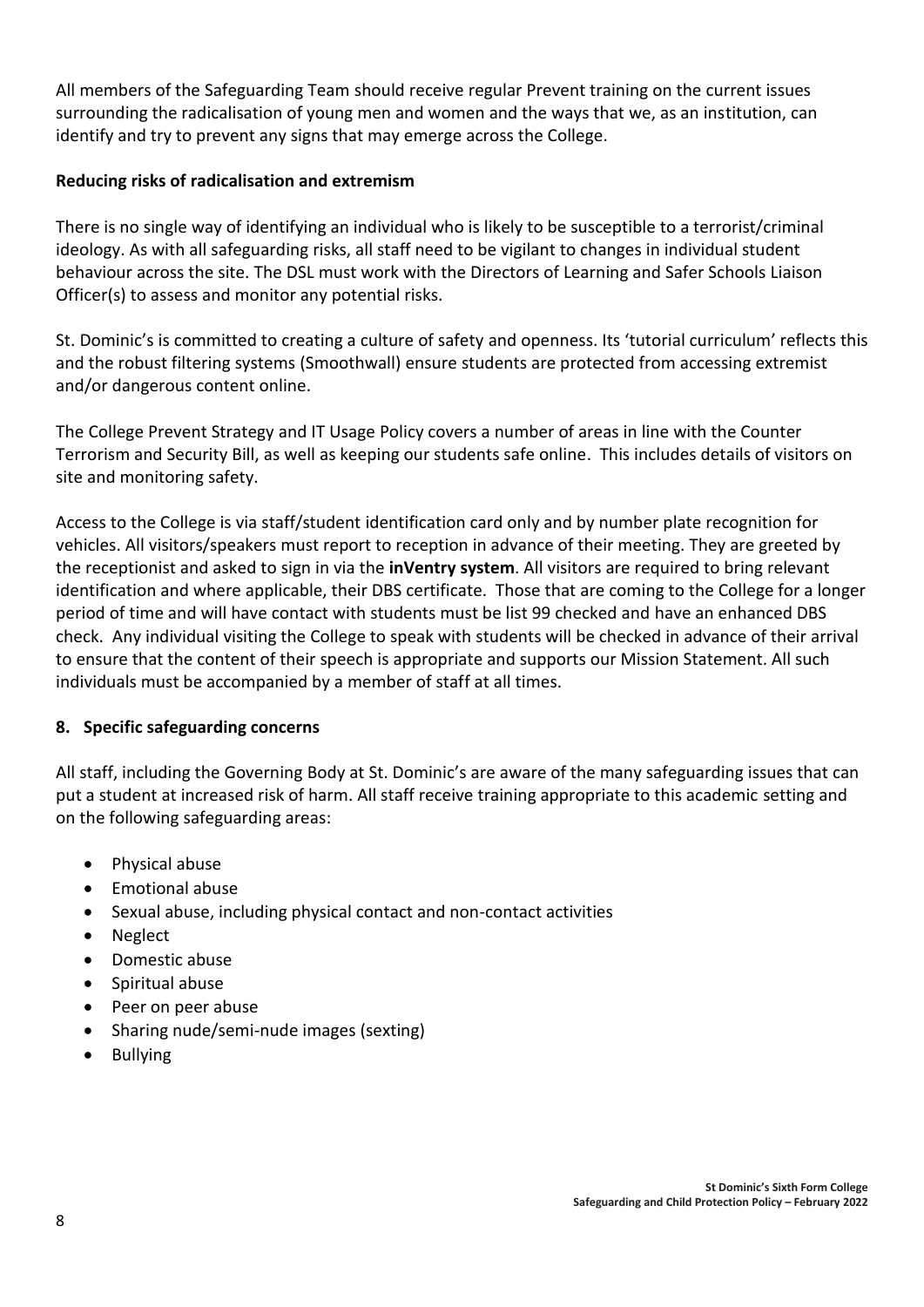- Exploitation, including child sexual/criminal exploitation (CSE/CCE)
- Cyber/online abuse
- FGM
- HBV
- Homelessness.

#### **Recognising abuse**

To ensure that our students are protected from harm, we need to understand what types of behaviour constitute abuse and neglect. **Abuse** – *A form of maltreatment of a child or young person. Somebody may abuse or neglect a student by inflicting harm, or by failing to act to prevent harm. Students may be abused in a family or in an institutional or community setting by those known to them or, more rarely, by others (e.g. via the internet). They may be abused by an adult or adults, or another child or children. Abuse may be committed by adult men or women and by other children and young people. There are four categories of abuse: physical abuse, emotional abuse, sexual abuse and neglect*.

#### **Physical abuse**

*Physical abuse is a form of abuse which may involve hitting, shaking, throwing, poisoning, burning or scalding, drowning, suffocating or otherwise causing physical harm to a child. Physical harm may also be caused when a parent or carer fabricates the symptoms of, or deliberately induces, illness in a student(usually referred to as fabricated or induced illness).* 

#### **Emotional abuse**

*Emotional abuse is the persistent emotional maltreatment of a young person such as to cause severe and persistent adverse effects on the person's emotional development. It may involve conveying to a child or young person that they are worthless or unloved, inadequate, or valued only insofar as they meet the needs of another person. It may include not giving the child opportunities to express their views, deliberately silencing them or 'making fun' of what they say or how they communicate. It may feature age or developmentally inappropriate expectations being imposed on children. These may include interactions that are beyond a child's developmental capability, as well as overprotection and limitation of exploration and learning, or preventing the child participating in normal social interaction. It may involve seeing or hearing the ill-treatment of another. It may involve serious bullying (including cyber bullying), causing children frequently to feel frightened or in danger, or the exploitation or corruption of children. Some level of emotional abuse is involved in all types of maltreatment of a child, although it may occur alone.* 

#### **Sexual abuse**

*Sexual abuse involves forcing or enticing a child or young person to take part in sexual activities, not necessarily involving a high level of violence, whether or not the child or young person is aware of what is happening. The activities may involve physical contact, including assault by penetration (for example, rape or oral sex) or non-penetrative acts such as masturbation, kissing, rubbing and touching outside of clothing. They may also include noncontact activities, such as involving children and/or young people in looking at, or in the production of, sexual images, watching sexual activities, encouraging others to behave in sexually inappropriate ways, or grooming a child in preparation for abuse (including via the internet). Sexual abuse can be perpetrated by both adult males and females as well as other children. The age of consent for sexual activity is 18 years old unless you are in a position of trust over that young person.*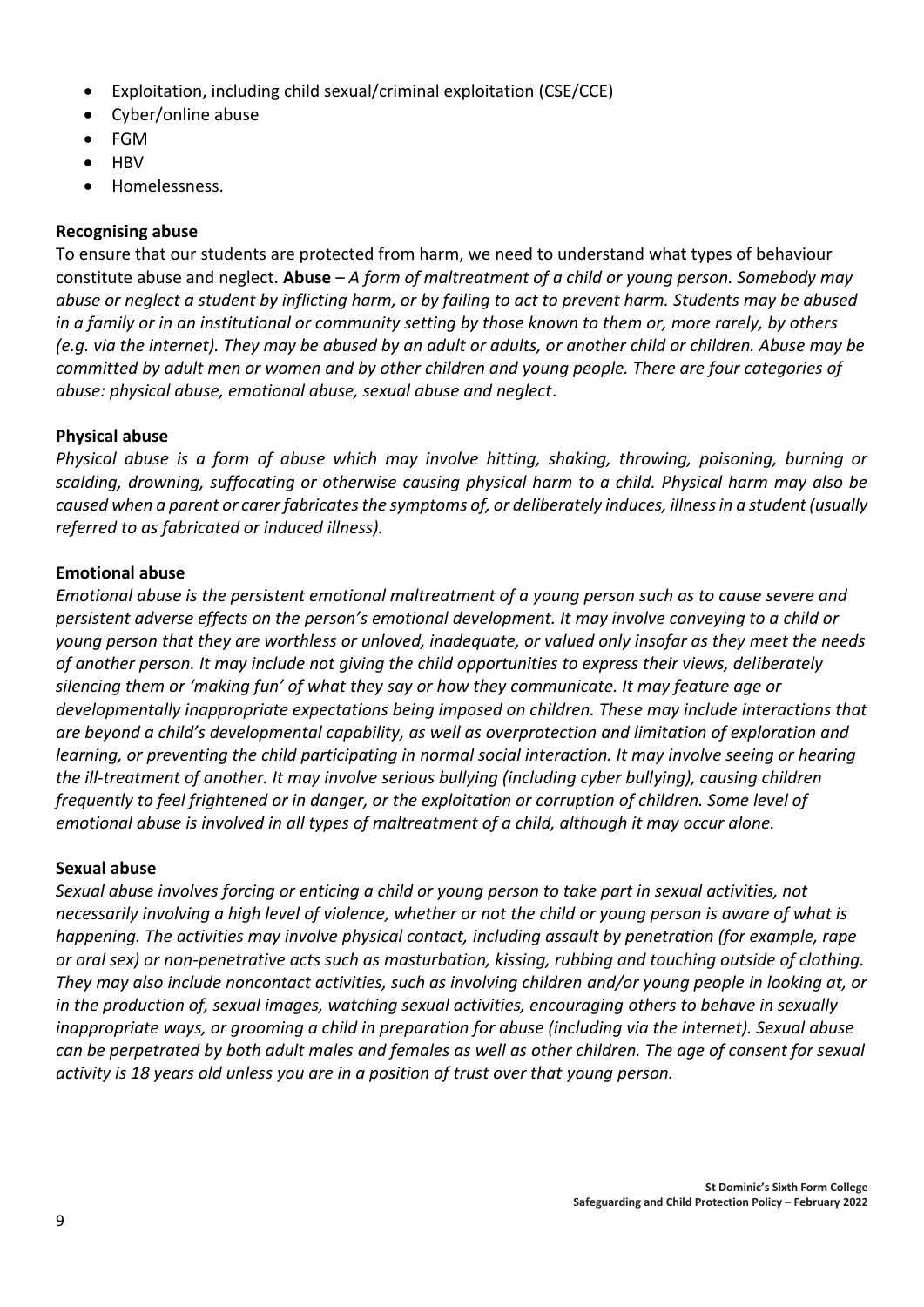#### **Neglect**

*Neglect is the persistent failure to meet a child's basic physical and/or psychological needs, likely to result in the serious impairment of the child's health or development. Neglect may occur during pregnancy as a result of maternal substance abuse. Once a child is born, neglect may involve a parent or carer failing to:*

- *Provide adequate food, clothing and shelter (including exclusion from home or abandonment).*
- *Protect a child/young person from physical and emotional harm or danger.*
- *Ensure adequate supervision (including the use of inadequate care-givers).*
- *Ensure access to appropriate medical care or treatment.*

It may also include neglect of, or unresponsiveness to, a child's basic emotional needs.

These definitions are taken from Working Together to Safeguard Children (2015).

#### **Domestic abuse**

*Often referred to as domestic violence, this refers to any incident or pattern of incidents of controlling, coercive, threatening behaviour, violence or abuse between those aged 16 or over who are, or have been, close partners or family members, regardless of gender or sexuality. It can also occur in intimate relationships between older children/young people. Exposure to domestic abuse can have a serious, long lasting emotional and psychological impact on children and young people.* 

#### **Spiritual abuse**

*St. Dominic's Mission Statement highlights the commitment to the Spiritual growth of all its members with Christian values at the heart. It has a rich and diverse community celebrating many faith traditions. Therefore, it is vital that all staff are aware of the potential signs of Spiritual abuse. It can be defined as: "Coercion and control of one individual by another in a spiritual context. The victim experiences spiritual abuse as a deeply emotional personal attack.* 

*This abuse may include manipulation and exploitation, enforced accountability, censorship of decision making, requirements for secrecy and silence, pressure to conform, misuse of scripture or using the pulpit to control behaviour, requirement of obedience to the abuser,* 

*the suggestion that the abuser has a 'divine' position, isolation from others, especially those external to the abusive context."* (Oakley & Kinmond, 2013)

All staff and governors receive regular training and updates with regard to Spiritual abuse.

#### **Peer on peer abuse**

*All staff should be aware of the safeguarding issues surrounding peer on peer abuse. This is a key part of the training delivered. This is most likely to include, but may not be limited to, bullying (including cyberbullying), gender-based violence/sexual assaults and sexting. Staff should be clear as to the procedures with regards to peer on peer abuse which would involve reporting any incidents to the DSL. Upskirting involves taking a picture under a person's clothing without their knowledge, to obtain sexual gratification and to cause the victim humiliation, distress or alarm.* 

*Peer on peer abuse can manifest itself in many ways and should never be tolerated or passed off as "banter" or "part of growing up". The College operates a zero-tolerance approach to bullying and this is included within the College induction process. Sexting is also covered within this. Staff are aware that 'sexting' is commonplace and must report all incidents to the DSL as a matter of urgency. Staff must not delete, view, share or download any images related to this issue. This is clarified in the Staff Code of Conduct. Different gender issues can also be prevalent when dealing with peer on peer abuse and is covered*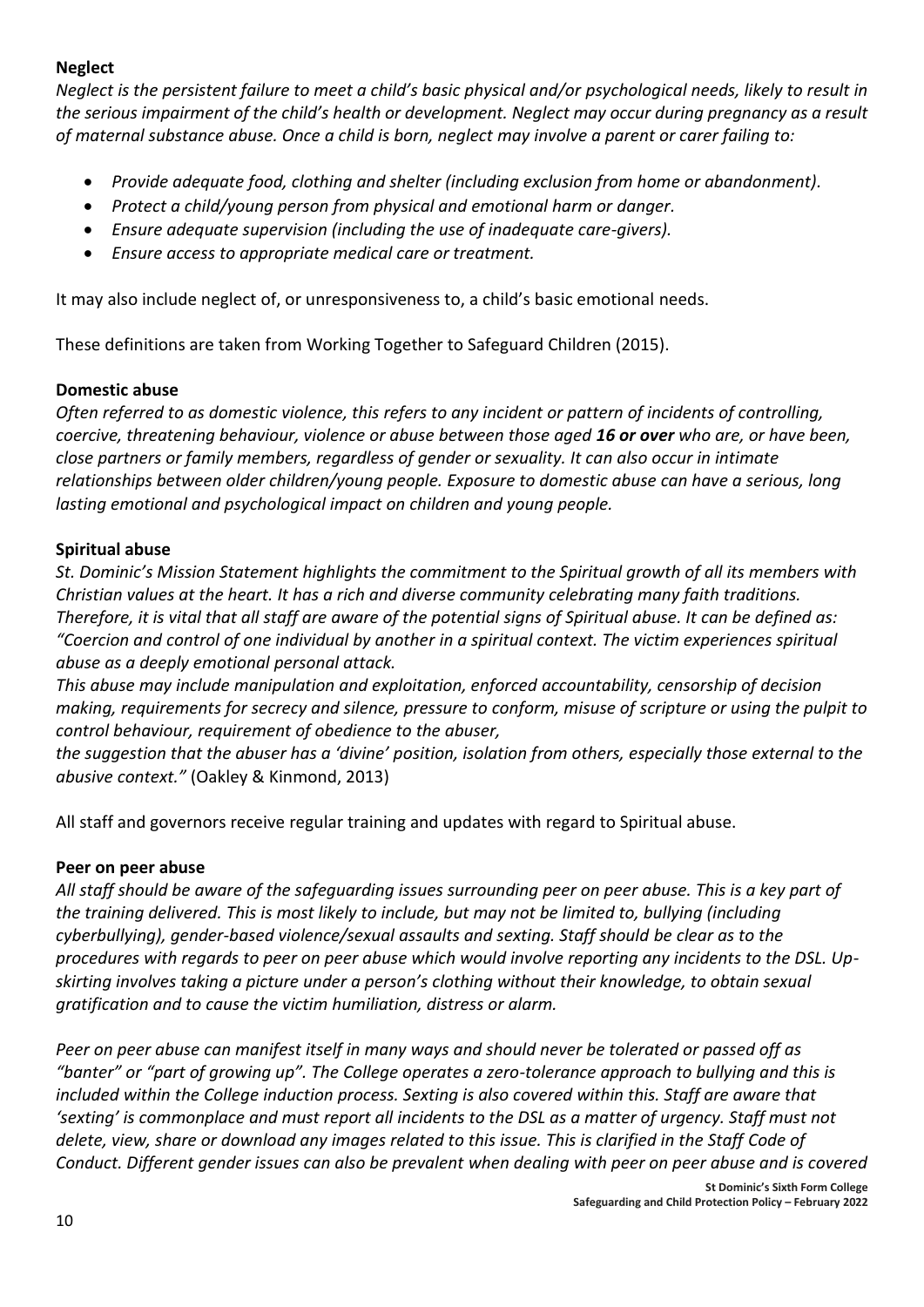*within staff training. Where a report is made, relevant parties are interviewed by a member of the Safeguarding team and this is recorded on CPOMS. Parents/Guardians may be contacted when necessary and depending on the nature of the alleged abuse the Police will be informed. For any student involved, the Student Services team will be available to meet that student on a regular basis and offers an open-door policy for this. The College also offers a counselling service and the DSL will discuss strategies with the individual on how to keep safe in College.* 

#### **Bullying**

*While bullying between young people is not a separate category of abuse and neglect, it is a very serious issue that can cause considerable anxiety and distress. At its most serious level, bullying can have a disastrous effect on a student's wellbeing and in very rare cases has been a feature in the suicide of some young people.* 

*All incidences of bullying, including cyber-bullying and prejudice-based bullying should be reported and will be managed through our discipline code procedures. All students receive regular information regarding bullying within the tutorial programme and must sign an agreement which details how bullying, violence, drugs and harassment is not tolerated. If the bullying is particularly serious, or the tackling bullying procedures are deemed to be ineffective, the Principal and the DSL will consider implementing child protection procedures and Police involvement.* 

*Physical signs define some types of abuse, for example, bruising, bleeding or broken bones resulting from physical or sexual abuse. The identification of physical signs is complicated, as young people may go to great lengths to hide injuries, often because they are ashamed or embarrassed, or their abuser has threatened further violence or trauma if they disclose information. It is often difficult for anyone without medical training to categorise injuries into accidental or deliberate with any degree of certainty. For these reasons it is vital that staff are also aware of the range of behavioural indicators of abuse and report any concerns to the DSL.* 

#### **Child sexual exploitation**

*CSE involves exploitative situations, contexts and relationships where young people receive something (for example food, accommodation, drugs, alcohol, gifts, money or in some cases simply affection) as a result of engaging in sexual activities. Sexual exploitation can take many forms ranging from the seemingly 'consensual' relationship where sex is exchanged for affection or gifts, to serious organised crime by gangs and groups. What marks out exploitation is an imbalance of power in the relationship. The perpetrator always holds some kind of power over the victim which increases as the exploitative relationship develops. Sexual exploitation involves varying degrees of coercion, intimidation or enticement, including unwanted pressure from peers to have sex, sexual bullying including cyber-bullying and grooming. However, it is also important to recognise that some young people who are being sexually exploited do not exhibit any external signs of this as indicated in the KCSIE documents. All staff are made aware of the indicators of sexual exploitation and all concerns are reported immediately to the* DSL.

#### **Cyber/online abuse**

*St. Dominic's has a number of policies and agreements regarding computer usage and online access. These are updated on a two-year cycle and as required/advised. All staff need to recognise the threats to young people from online activity and potential evolving risks as technology advances.*

*The College is committed to student safety and provides an appropriate level of security through Smoothwall; who filter and monitor online student and staff activity. St. Dominic's approach to online safety compliments the KCSIE 2021 guidance:*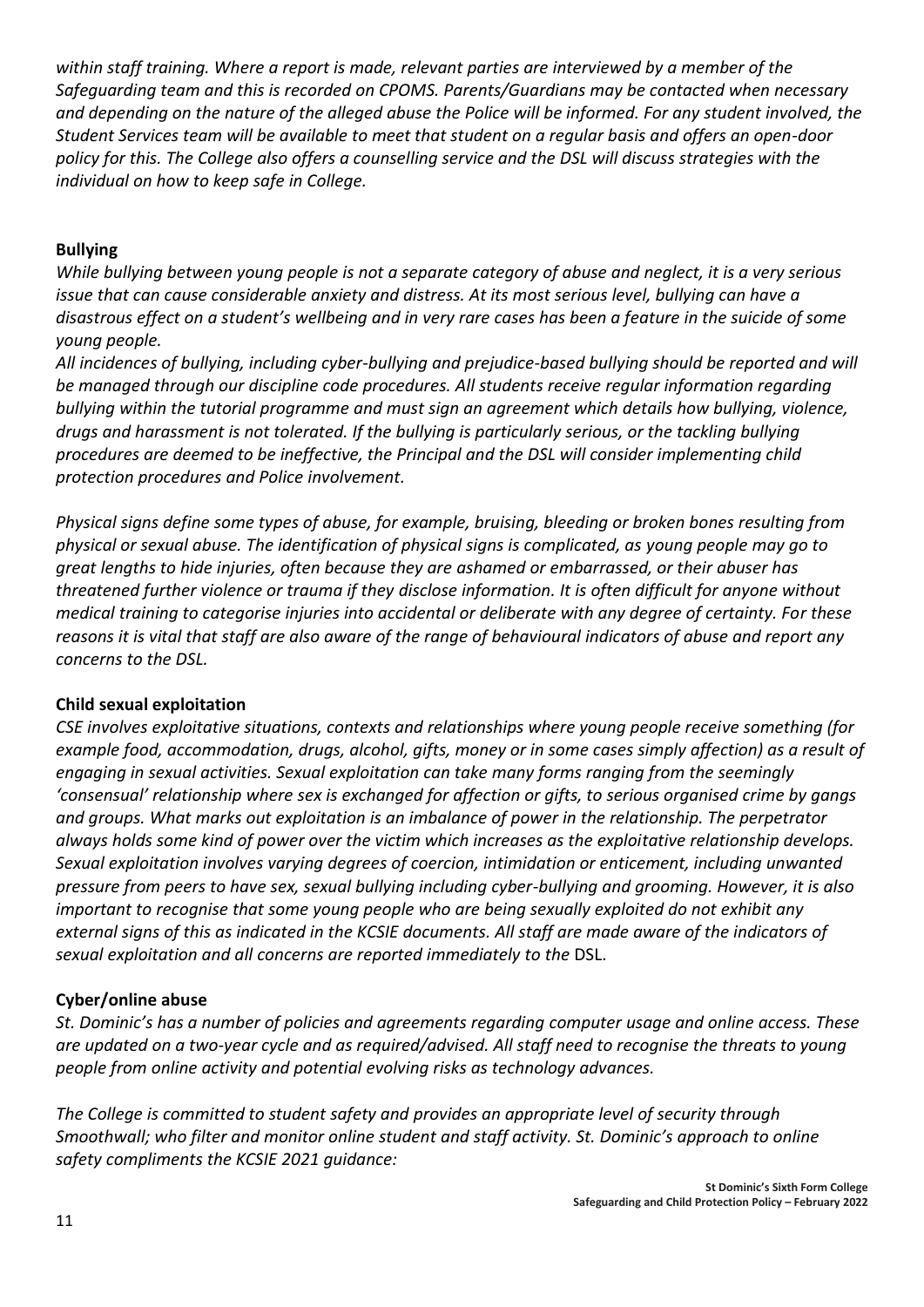*Content – being exposed to illegal, inappropriate or harmful content Contact – being subjected to harmful online interaction with other users Conduct – individual behaviour that increases the likelihood of, or causes, harm Commerce – risks that involve financial and other implications*

*The College recognises that online safety is essential. Every student has a timetabled tutorial session and the programme has been devised to cover all aspects of student safety and wellbeing. It continually adapts to keep up to date and lessons include Online safety, Pornography, Gambling, British values, RSHE etc. The students are taught how to recognise online threats, inappropriate content and expected behaviour. All students are regularly reminded on how to report issues through publicity, newsletters, emails, tutorials and meetings.*

# **Female Genital Mutilation (FGM)**

*Professionals in all agencies, and individuals and groups in relevant communities, need to be alert to the possibility of a girl being at risk of FGM, or already having suffered FGM. There are a range of potential indicators that a child or young person may be at risk of FGM, which individually may not indicate risk but if there are two or more indicators present this could signal a risk to the child or young person. Victims of FGM are likely to come from a community that is known to practise FGM. Professionals should note that girls at risk of FGM may not yet be aware of the practice or that it may be conducted on them, so sensitivity should always be shown when approaching the subject. Warning signs that FGM may be about to take place, or may have already taken place, can be found within the Multi Agency Practice Guidelines included in this policy. Some indicators include:* 

- *The student may have difficulty walking, sitting or standing.*
- *She may spend longer than normal in the bathroom or toilet due to difficulties urinating.*
- *Extended periods of absence from a classroom during the day with bladder or menstrual problems.*
- *There may be prolonged or repeated absences from College.*
- *A prolonged absence with noticeable behaviour changes (e.g. withdrawal or depression) on the girl's return could be an indication that a girl has recently undergone FGM.*

*Should staff find evidence that an act of Female Genital Mutilation (FGM) appears to have been carried out on a girl under the age of 18, they must report it to the DSL, who will in turn inform the police.* 

#### **Honour based violence**

*(HBV) encompasses crimes which have been committed to protect or defend the honour of the family and/or the community, including Female Genital Mutilation (FGM), forced marriage, and practices such as breast ironing. All forms of so-called HBV are abuse (regardless of the motivation) and should be handled and escalated as such. If in any doubt, staff should speak to the DSL. Professionals in all agencies, and individuals and groups in relevant communities, need to be alert to the possibility of a child being at risk of HBV, or already having suffered HBV. There are a range of potential indicators that a child may be at risk of HBV. Guidance on the warning signs that FGM or forced marriage may be about to take place, or may have already taken place, can be found in the multi-agency statutory guidance for Harrow. As with FGM, if staff have a concern regarding a student that might be at risk of HBV, they should activate local safeguarding procedures, using existing national and local protocols for multi-agency liaison with police and children's social care.*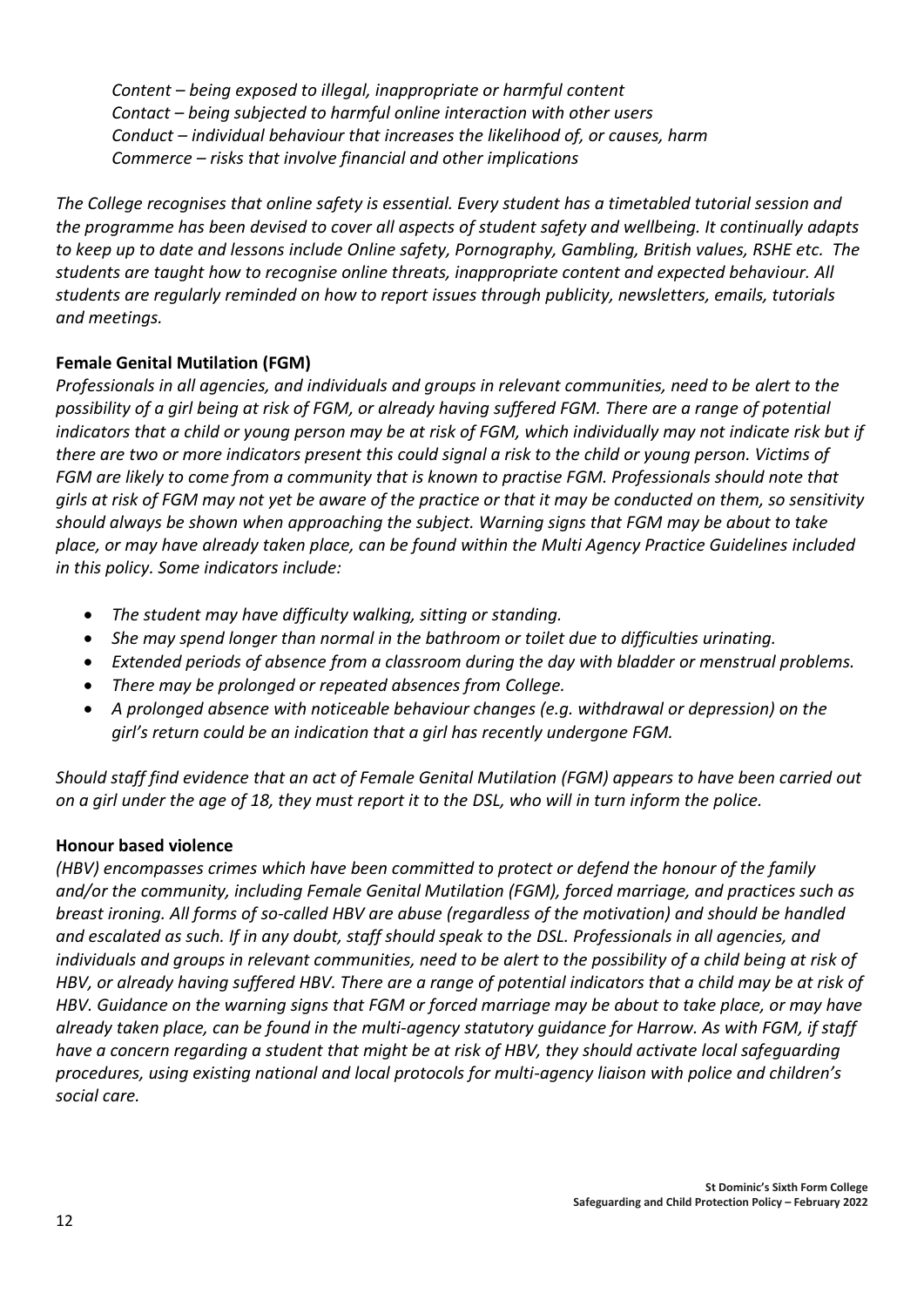#### *Possible indicators of HBV*

- *Have bruises, bleeding, burns, fractures or other injuries*
- *Show signs of pain or discomfort*
- *Keep arms and legs covered, even in warm weather*
- *Look unkempt and uncared for and appear fearful*
- *Have difficulty in making or sustaining friendships*
- *Be reckless with regard to their own or other's safety*
- *Self-harm*
- *Have attendance and punctuality concerns*
- *Show signs of not wanting to go home*
- *Display a change in behaviour and mood*
- *Challenge authority*
- *Become disinterested in their College work*
- *Be constantly tired or preoccupied*
- *Be wary of physical contact*
- *Be involved in, or particularly knowledgeable about drugs or alcohol*
- *Display sexual knowledge or behaviour beyond that normally expected for their age.*

*Individual indicators will rarely, in isolation, provide conclusive evidence of abuse. Any information provided by the staff will help the DSL to decide how to proceed.*

#### **Homelessness**

*Being homeless or being at risk of becoming homeless, presents a real risk to a young person's welfare. It can also pose serious safeguarding and child protection risks. The Homeless Reduction Act 2017 places a duty on Local Authorities to intervene at the earliest stages to prevent homelessness in the area. Where St. Dominic's is made aware of a potential risk of homelessness, the DSL will make a referral to Harrow Children's Social Care and record the action accordingly.*

#### **9. Looked after children**

All students who have previously been, or are currently looked after have an individual and targeted support plan in place. The Student Services Team, SENDCO and Personal Tutor have the skills, knowledge and understanding to monitor and keep the student safe. They are aware that these students may have particular needs and require specific academic, pastoral, emotional and financial support. It is important to understand that this increase in risk is due more to 'societal attitudes and assumptions' and child protection procedures that fail to acknowledge young people's diverse circumstances, rather than the individual child's personality, impairment or circumstances. Many factors can contribute to an increase in risk, including prejudice and discrimination, isolation, social exclusion, communication issues and reluctance on the part of some adults to accept that abuse can occur. The College also considers students on the grounds of protected characteristics.

#### **10. Students with health concerns and/or SEND/EHCP**

Students with special educational needs and disabilities can face additional safeguarding challenges. The College understands that additional barriers can exist when recognising abuse and neglect in this group of young people. These can include: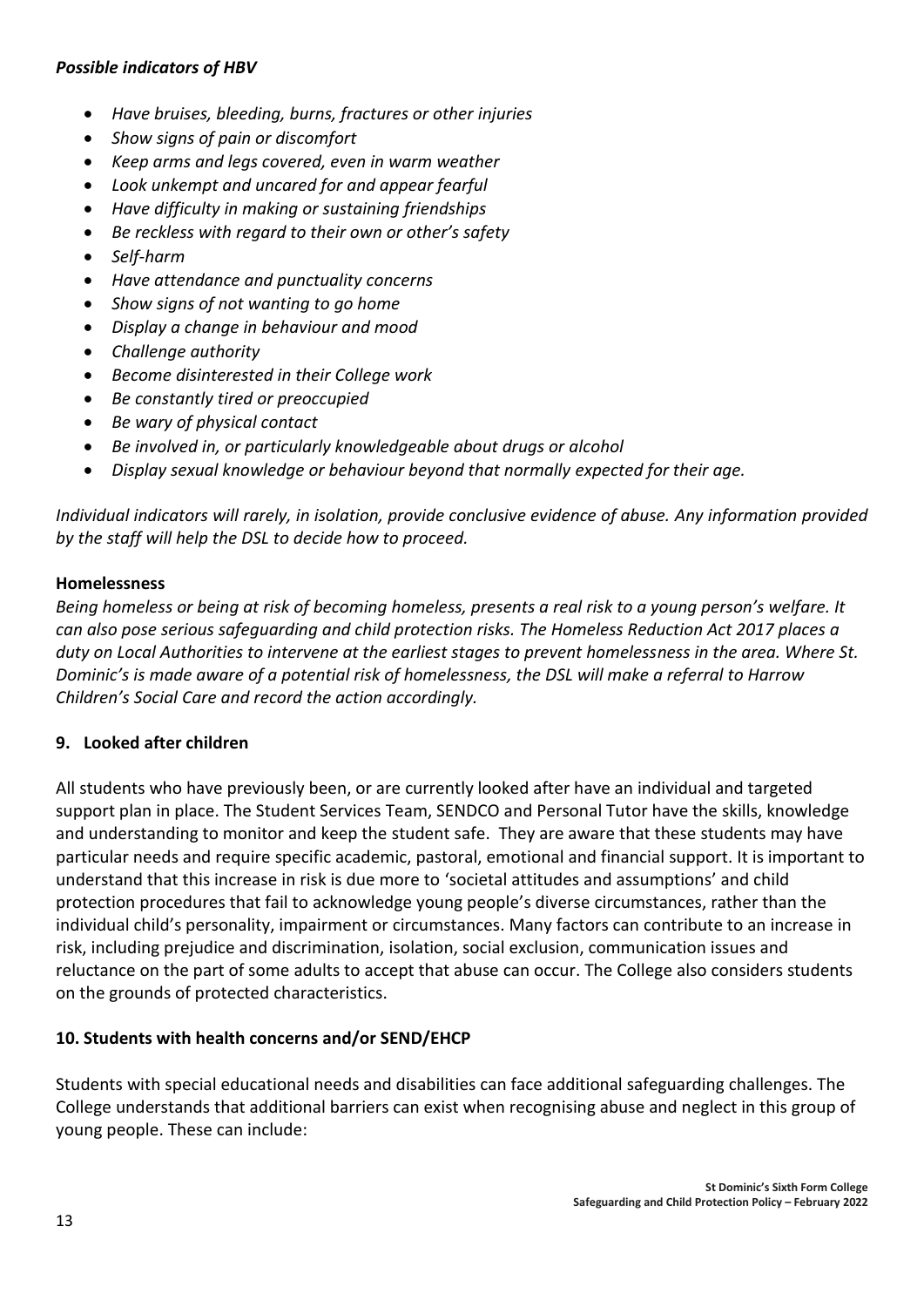- Awareness that behaviour, mood and injury may relate to possible abuse outside of their SEN or disability.
- Higher risk of peer group isolation.
- Difficulties with communication.

The College has a dedicated study space for students with additional needs, overseen by the Assistant Principal/DSL (Study+ Line Manager). Students are supported individually by staff, have targeted plans and a Learning Support Assistant allocated to them.

# **11. Children / young people missing education (CME)**

All students, regardless of their circumstances, are entitled to a full-time education, which is suitable to their age, ability, aptitude and any special educational needs they may have. Local Authorities have a duty to establish, as far as it is possible to do so, the identity of young people not in education, employment or training (NEET). Effective information sharing between Local Authorities and Colleges is critical to ensuring that all young people are safe and receiving suitable education. A student missing from education is a potential indicator of abuse or neglect and such young people are at risk of being victims of harm, exploitation or radicalisation. St. Dominic's staff should follow their procedures for unauthorised absence and for dealing with children that go missing from education, particularly on repeat occasions, to help identify the risk of abuse and neglect, including sexual exploitation, and to help prevent the risks of going missing in future. The College has a dedicated attendance officer who oversees and manages student attendance.

It is essential that all staff are alert to signs to look out for and any individual triggers to be aware of with regards to safeguarding. Examples of such are: travelling to conflict zones, female genital mutilation and forced marriage. Harrow local authority ask for information on enrolments to identify young people who are NEET. St. Dominic's obtains emergency contact details for each student and this is stored on the Student Information Database (SID)

# **12. Working with individuals with parental responsibility**

St. Dominic's recognises the importance of working in partnership with families to ensure the safety of our students. The College is committed to:

- Making parents/guardians/carers aware of the College's statutory role in safeguarding, including the duty to refer students on, where necessary.
- Notify parents/guardians/carers of safeguarding concerns if there is no increased risk to the student and, if necessary, liaise with the LADO before doing so.
- Ensure a robust complaints system is in place to do deal with issues raised by parents/guardians/carers.
- Provide timely advice and guidance to parents/guardians/carers where students may need extra support.

# **13. Confidentiality, sharing data and record keeping**

All staff will understand that child protection issues warrant a high level of confidentiality, not only out of respect for the student and staff involved but also to ensure that being released into the public domain does not compromise any evidence that may be needed by the authorities. Staff should only discuss concerns with the relevant member of the Student Services team, Designated Safeguarding Lead and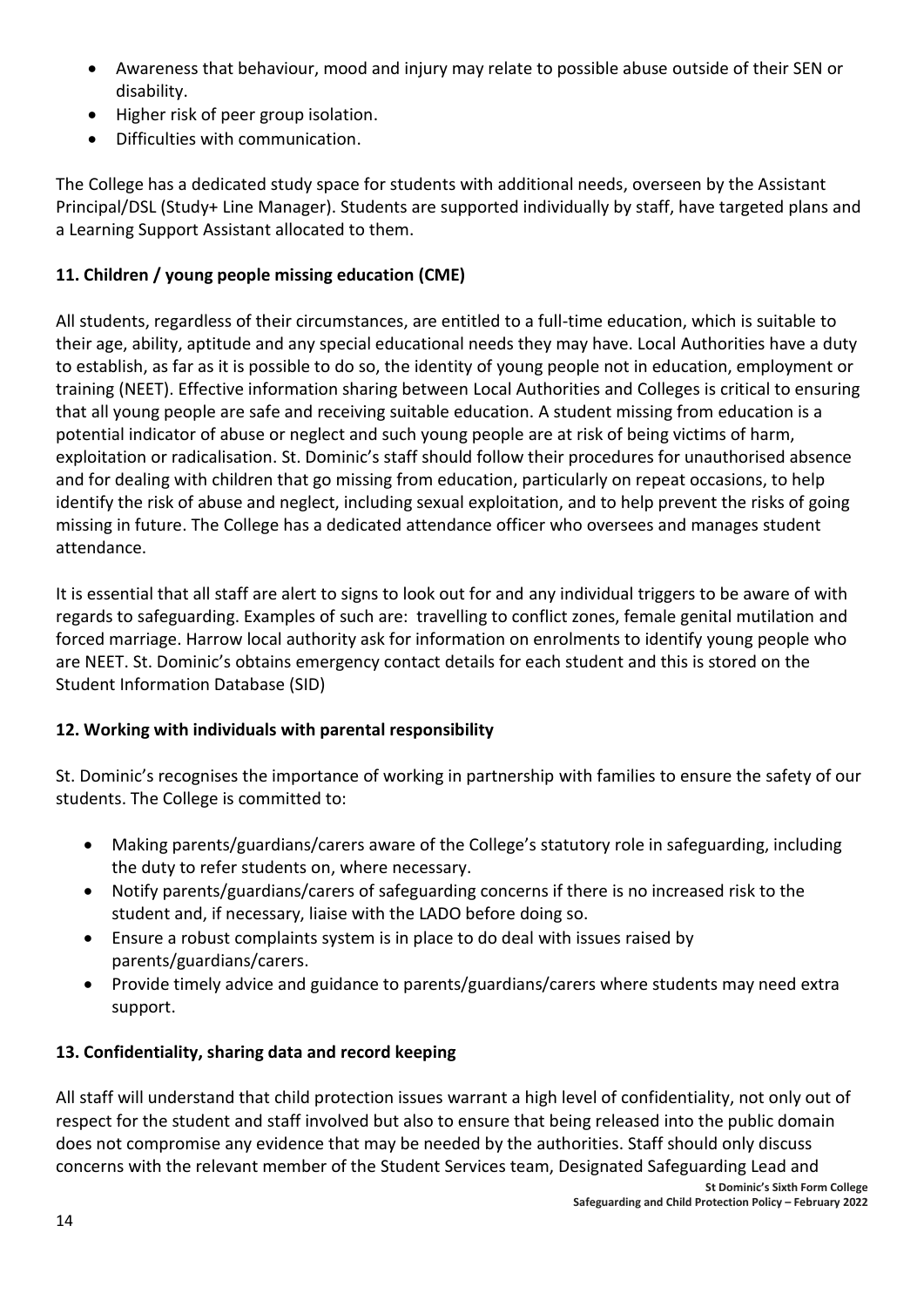Principal. That person will then decide who else needs to have the information and they will disseminate it on a 'need-to-know' basis. Keeping Children Safe in Education states that any member of staff can contact children's social care if they are concerned about a child. This should then be shared with the DSL and DDSL so that an overview is kept. Child protection information will be stored and handled in line with Data Protection Act 2018 principles. All information is:

- Accurate and secure
- Fairly and lawfully processed
- Processed for limited purposes
- Adequate, relevant and not excessive
- Not kept for longer than is necessary
- Not transferred to other countries without adequate protection.

'Record of concern' forms and other written information will be stored in a secure area within Student Services. Every effort will be made to prevent unauthorised access and sensitive information should not be stored on handheld devices such as laptop computers, which, by the nature of their portability, could be lost or stolen. Child protection information will be stored separately from the student's College file and the College file, along with the Student Information Database (SID) will have an indication that separate information is held. Child protection records are normally exempt from the disclosure provisions of the Data Protection Act, which means that children and parents do not have an automatic right to see them. If any member of staff receives a request from a student or parent to see child protection records, they will refer the request to the DSL or Principal. The Data Protection Act does not prevent College staff from sharing information with relevant agencies, where that information may help to protect a child. Information sharing should be done in writing so that there is an evidence trail, however there may be occasions in child protection proceedings where this method is too slow. In cases where agencies ring the College requesting information, reception staff will take a message and inform the DSL immediately, the DSL will ensure they can identify who is requesting the information before sharing and then record what has been shared, when, why and with whom.

# **14. Allegations against members of staff**

When an allegation is made against a member of staff, set procedures must be followed. It is rare for a student to make an entirely false or malicious allegation, although misunderstandings and misinterpretations of events do happen. Even so, we must accept that some professionals do pose a serious risk to students and we must act on every allegation. Staff who are the subject of an allegation have the right to have their case dealt with fairly, quickly and consistently and to be kept informed of its progress. Suspension is not the default option and alternatives to suspension will always be considered. In some cases, staff may be suspended where this is deemed to be the best way to ensure that students are protected. Allegations against staff should be reported to the Principal who will act in accordance with Part 4 of the KCSIE guidance. Allegations against the Principal should be reported to the Chair of Governors. Staff may also report their concerns directly to Police or LCSB (Harrow) if they believe direct reporting is necessary to secure action. The full procedures for dealing with allegations against staff can be found in Keeping Children Safe in Education, included in this document. Staff, parents and governors are reminded that publication of material that may lead to the identification of a staff member who is the subject of an allegation is prohibited by law. Publication includes verbal conversations or writing, including content placed on social media sites. St. Dominic's will communicate this to all parties.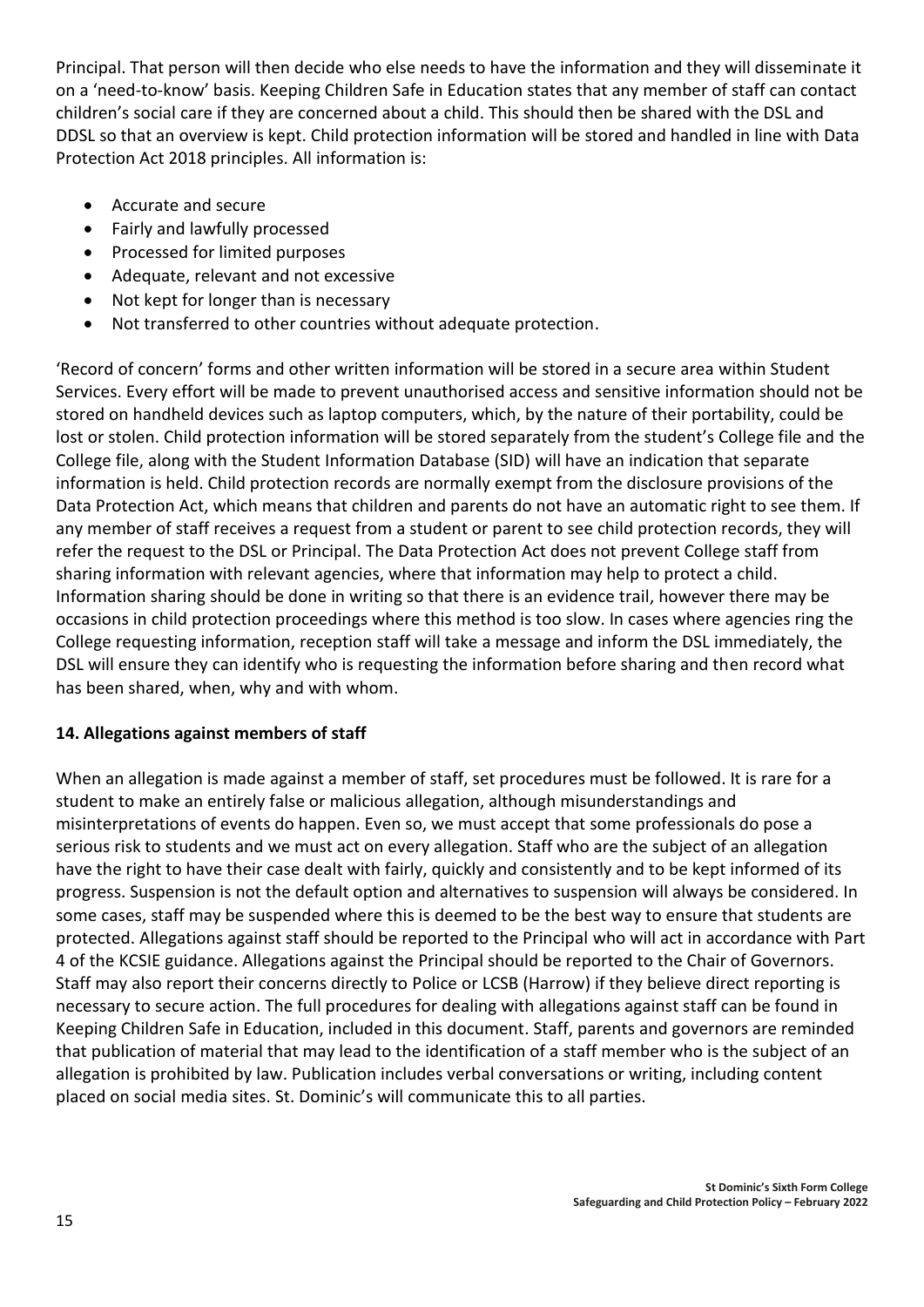#### **15. Complaints and whistleblowing**

Our complaints procedure will be followed where a student or parent raises a concern about poor practice towards a student that initially does not reach the threshold for child protection action. Poor practice examples include unfairly singling out a student, belittling a student or discriminating against them in some way. Complaints are managed by appropriate members of Senior staff, Principal and governors. A copy of the College's complaints procedure is available on the website.

#### **If you have concerns about a colleague:**

Staff who are concerned about the conduct of a colleague towards a student are undoubtedly placed in a very difficult situation. They may worry that they have misunderstood the situation and they will wonder whether a report could jeopardise their colleague's career. All staff must remember that the welfare of the student is paramount. The College's Whistleblowing Policy enables staff to raise concerns or allegations in confidence and for a sensitive enquiry to take place. All concerns of poor practice or possible child abuse by colleagues should be reported to the DSL and Principal. Complaints about the Principal should be reported to the Chair of Governors. The DSL and Principal will determine if there is a need to inform the Local Authority Designated Officer (LADO). Their role is to give advice and guidance to employers and voluntary organisations; liaise with the Police and other agencies, and monitor the progress of cases to ensure that they are dealt with as quickly as possible, consistent with a thorough and fair process. Every agency that works with children and young people should have a DSL/DDSL whose job it is to liaise with and refer to LADO. The LADO should be alerted to all cases in which it is alleged that a person who works with young people has:

- Behaved in a way that has harmed, or may have harmed, a student or young person;
- Possibly committed a criminal offence against or related to a student or young person;
- Behaved towards a student in a way that indicates they may pose a risk of harm to children.

If a member of staff is faced with an allegation against an employee, volunteer or professional working or providing services to children you must contact the College's DSL and/or Principal at the earliest opportunity. Failure to do this could put young people at risk of harm. The DSL should inform the LADO within one working day. If the DSL is unsure if the situation meets the threshold he/she should contact the LADO for an informal discussion.

#### **16. OFSTED post Covid19**

OFSTED has resumed the inspection of schools' programme under the Education Framework. Inspectors have a duty to report on whether or not safeguarding arrangements are effective.

#### **17. Training and Professional Development**

St. Dominic's ensures all staff complete safeguarding and child protection training as part of their induction. It has been designed to ensure that all staff understand the College's safeguarding systems and their responsibilities within it. They should be able to identify signs of possible abuse, neglect or exploitation and know how to act.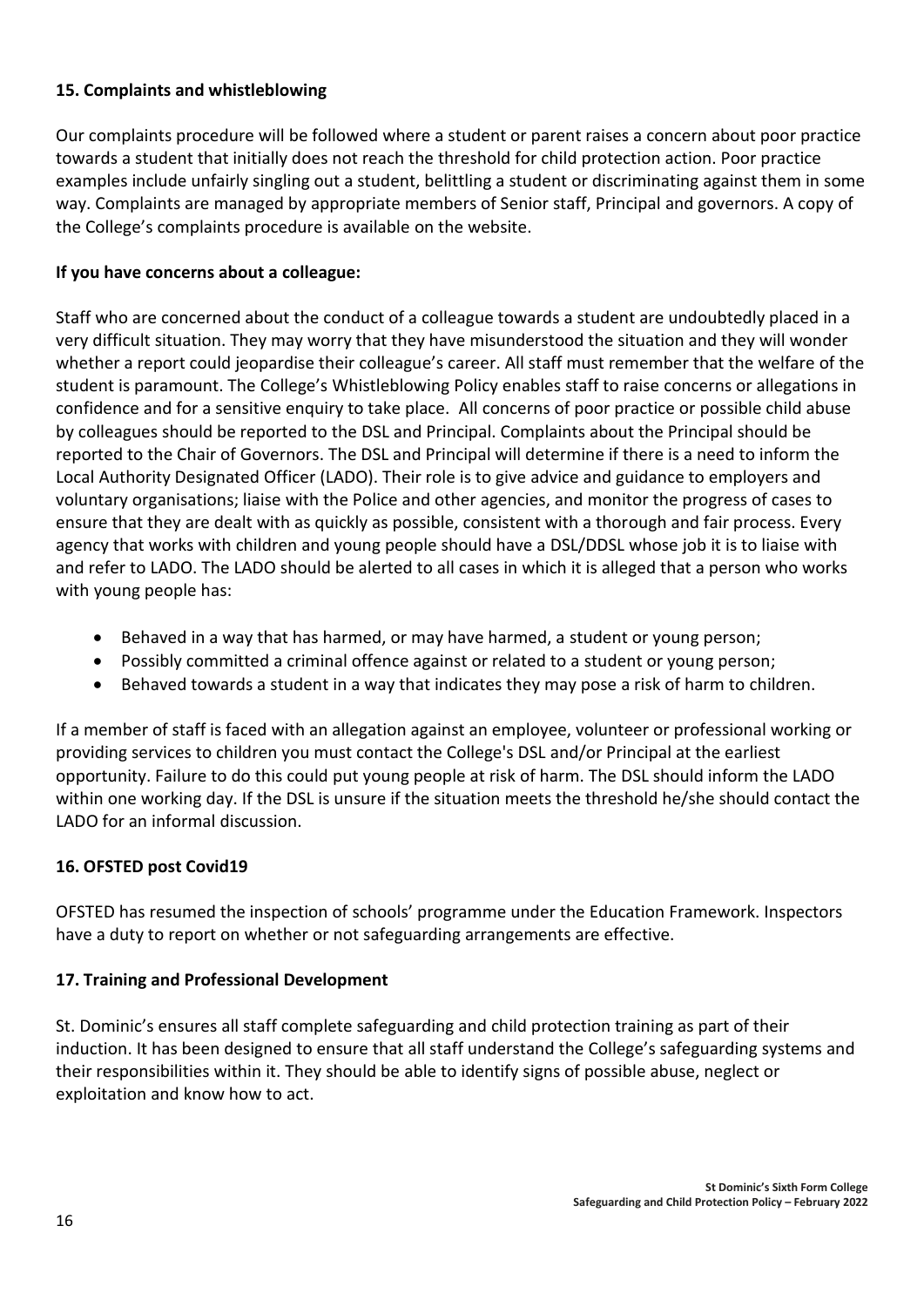All training is in line with and supports Harrow safeguarding partners. It is an aligned and integrated part of the whole College approach to safeguarding, overseen by both DSL and Assistant Principal/s responsible for CPD. It includes training on the issues and expectations in relation to allegations of peer on peer abuse and is reviewed annually in accordance with governmental guidance. It is also designed to support teachers in fulfilling the requirements of the Teaching Standards, with particular reference to managing behaviour and understanding the needs of the student. In order to achieve this, St. Dominic's ensures that all staff have regular and appropriate training for the setting. All ECT colleagues have a reduced timetable, giving time for this commitment to be met. The DSL and DDSLs have the relevant qualifications and these are refreshed on a two-year cycle.

#### **18. Health and Safety**

The Principal and Finance Director (in charge of operations) ensures that the Health and Safety policy meets the statutory responsibility for the safety of the College community and all its members. The policy is appended to this document.

#### **19. Monitoring and review of policy**

It will be the responsibility of the DSL and Principal to review and monitor the procedures within this policy. The College should seek the advice of the LSCB (Harrow) in bringing about changes in the agreed procedures. Procedures will be monitored and evaluated by:

- Governing Body (annually)
- Student Voice/focus groups (termly)
- Logs and patterns of incidents using the 'See it? Hear it? Report it' system initiated after the 'everyone's invited' national campaign established by Soma Sara
- Any safeguarding-related issues raised by staff.

# **20. Appendices/Supporting information**

- a) [KCSIE Part 5: Peer on peer sexual violence and harassment](https://www.keepingchildrensafeineducation.co.uk/part_five_ch_sex_viol.html)
- b) [St. Dominic's Safer recruitment Policy 2021](https://stdominicssixthformcollege-my.sharepoint.com/personal/jpc_stdoms_ac_uk/Documents/Asst%20Prin/Safeguarding/Safeguarding%202021/Safer%20Recruitment%20Policy%202021.docx)
- c) [St. Dominic's Prevent Policy 2021](https://stdominicssixthformcollege-my.sharepoint.com/personal/jpc_stdoms_ac_uk/Documents/Asst%20Prin/Safeguarding/Prevent%20Policy%202021.docx)
- d) [St. Dominic's Prevent Duty Risk Assessment/Action plan](https://stdominicssixthformcollege-my.sharepoint.com/personal/jpc_stdoms_ac_uk/Documents/Asst%20Prin/Safeguarding/Safeguarding%202021/Prevent%20Duty%20Risk%20Assessment_Action%20Plan%20Nov%2021.doc)
- e) [St. Dominic's incident/concern form \(Student\)](https://stdominicssixthformcollege-my.sharepoint.com/personal/jpc_stdoms_ac_uk/Documents/Asst%20Prin/Safeguarding/Student%20incident%20record.docx)
- f) [St. Dominic's safeguarding procedure and initial concern form](https://stdominicssixthformcollege-my.sharepoint.com/personal/jpc_stdoms_ac_uk/Documents/Asst%20Prin/Safeguarding/Safeguarding%202021/Safeguarding%20%20procedure%20and%20initial%20concern%20form.docx) (Staff)
- g) St. Dominic's St[udent IT and Computer use](https://stdominicssixthformcollege-my.sharepoint.com/personal/jpc_stdoms_ac_uk/Documents/Asst%20Prin/Safeguarding/Safeguarding%202021/Student%20IT%20agreement%202022.docx) agreement
- h) St. Dominic's W[histleblowing Policy 2021](file:///C:/Users/jpc/OneDrive%20-%20St.%20Dominic’s%20Sixth%20Form%20College/Asst%20Prin/Safeguarding/Safeguarding%202021/Whistleblowing%20Policy.docx)
- i) [St. Dominic's Complaints Policy](https://stdominicssixthformcollege-my.sharepoint.com/personal/jpc_stdoms_ac_uk/Documents/Asst%20Prin/Safeguarding/Safeguarding%202021/Complaints%20Procedure%20Policy%20-%20website.pdf)
- j) [St. Dominic's Health and Safety Policy](https://stdominicssixthformcollege-my.sharepoint.com/personal/jpc_stdoms_ac_uk/Documents/Asst%20Prin/Safeguarding/Safeguarding%202021/Health%20&%20Safety%20Policy.pdf)
- k) [Staff code of conduct 2020](https://stdominicssixthformcollege-my.sharepoint.com/personal/jpc_stdoms_ac_uk/Documents/Asst%20Prin/Safeguarding/Safeguarding%202021/staff%20code%20of%20conduct%202020.docx)

#### Useful guidance and information for staff

[KCSIE 2021 \(full\)](https://assets.publishing.service.gov.uk/government/uploads/system/uploads/attachment_data/file/1021914/KCSIE_2021_September_guidance.pdf)

[OFSTED Safeguarding policy](https://www.gov.uk/government/publications/ofsted-safeguarding-policy)

[Ofsted inspection and the Prevent duty Jan 2022](https://stdominicssixthformcollege-my.sharepoint.com/personal/jpc_stdoms_ac_uk/Documents/Asst%20Prin/Safeguarding/Safeguarding%202021/Ofsted%20inspection%20and%20the%20Prevent%20duty%20Jan%2022.pdf)